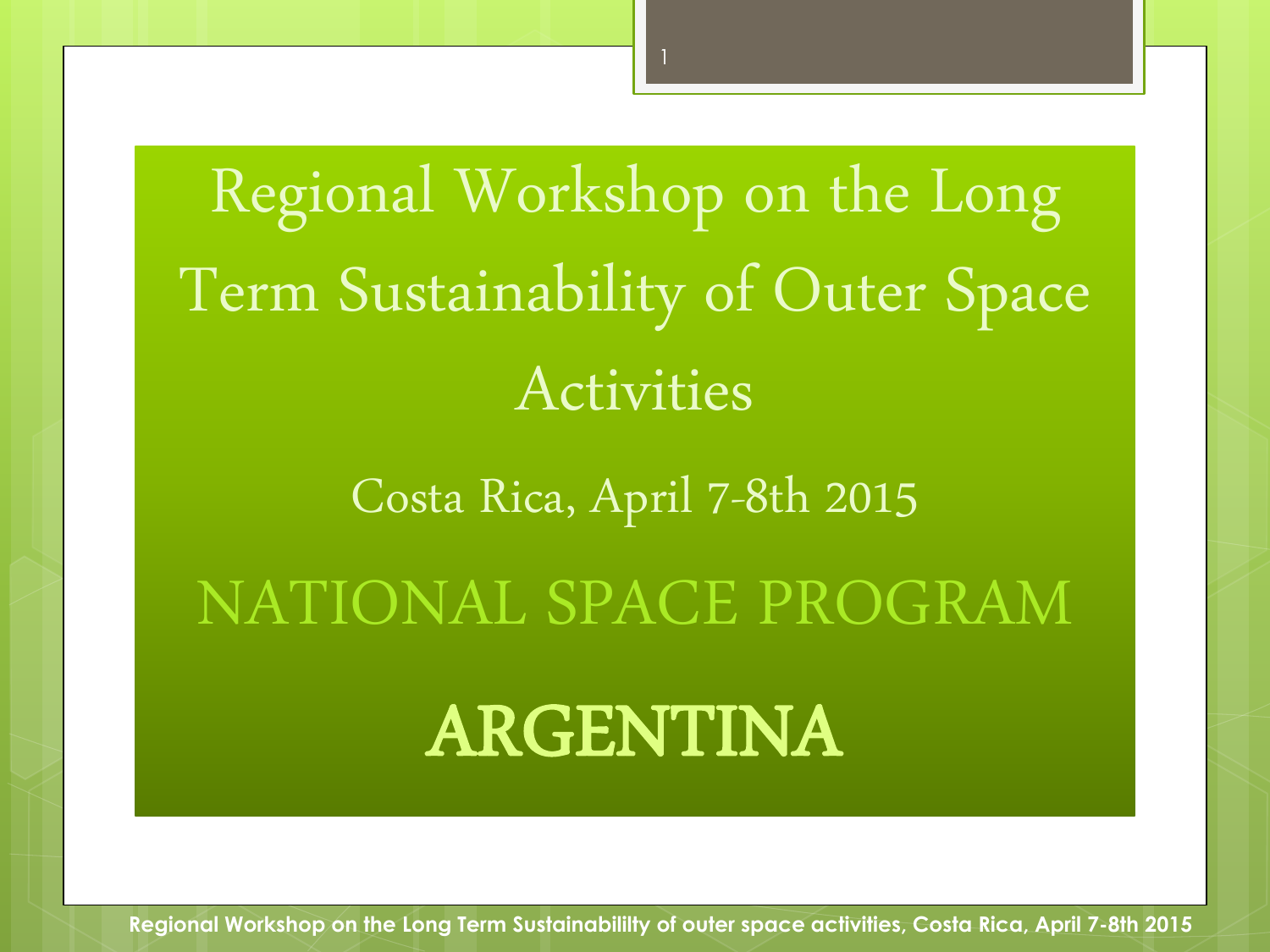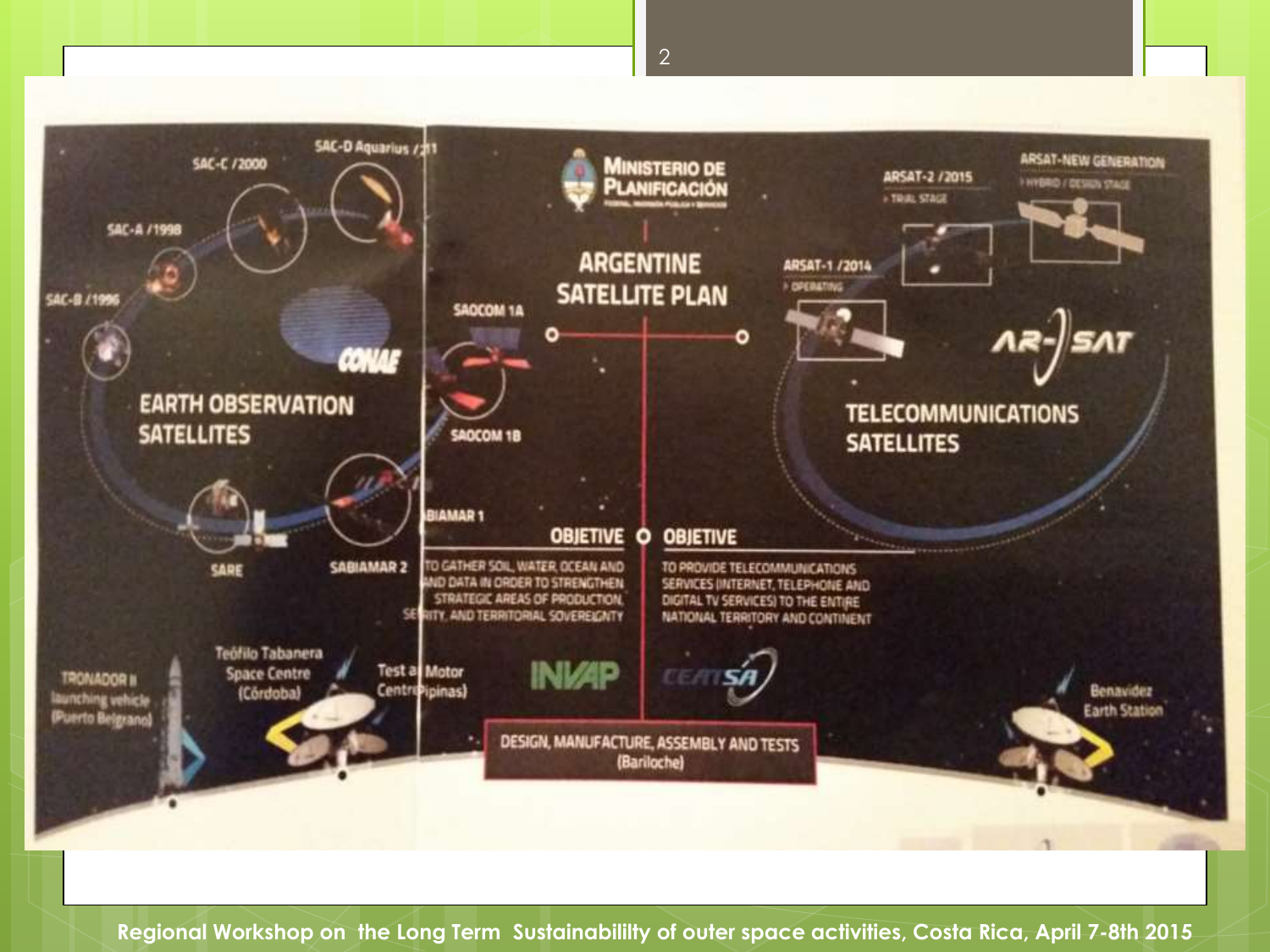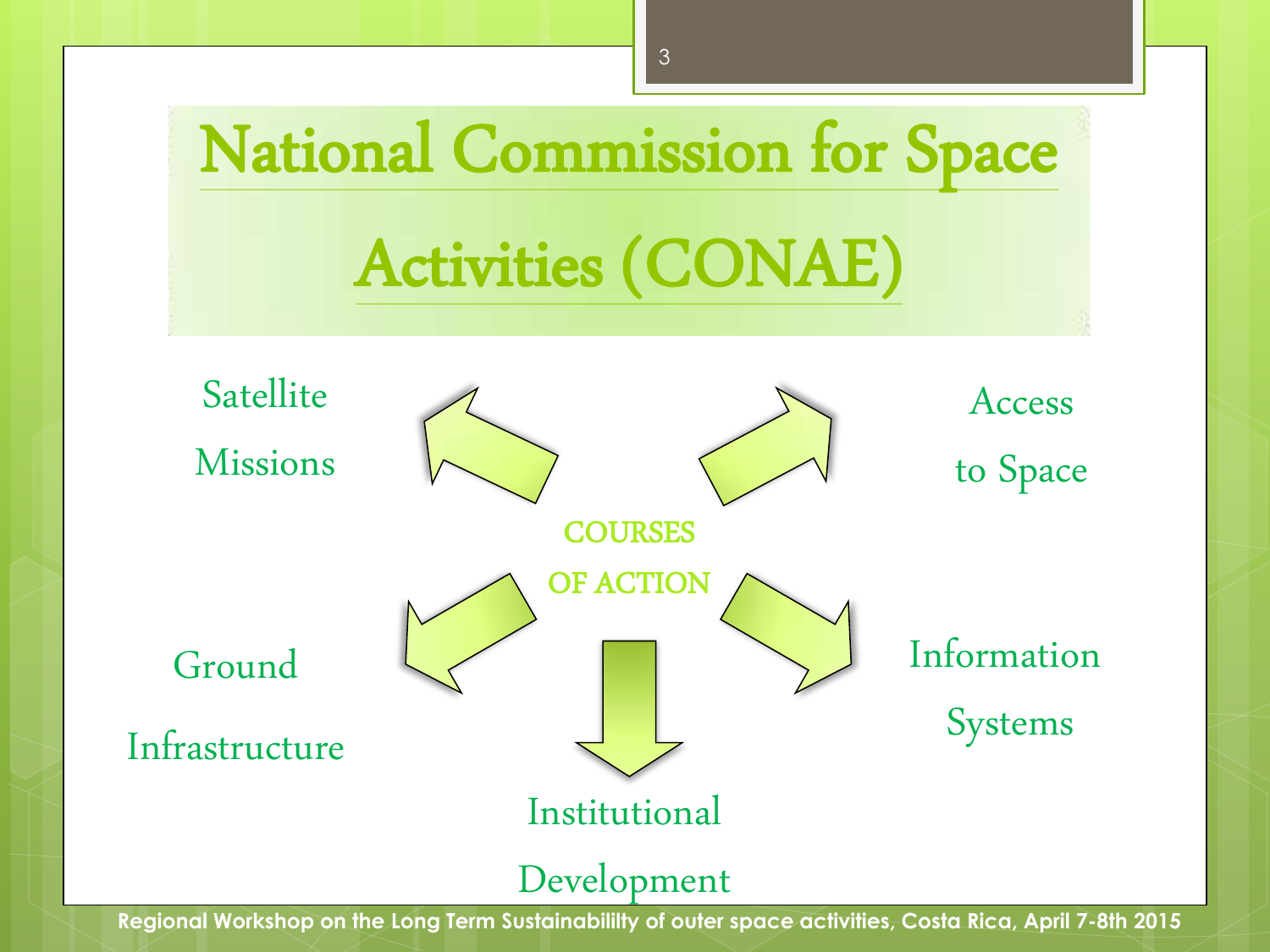### EARTH-OBSERVATION SATELLITES

SAOCOM Project: It will be launched this year in order to assess the soil water content and will be used in emergencies.

SABIAMAR Project: This ocean observation satellite will be especially focused on the Atlantic shores, from Northern Brazil to the southern part of Argentina.

SARE Project: It is comprised of a series of pipelined architecture operating as an integrated satellite.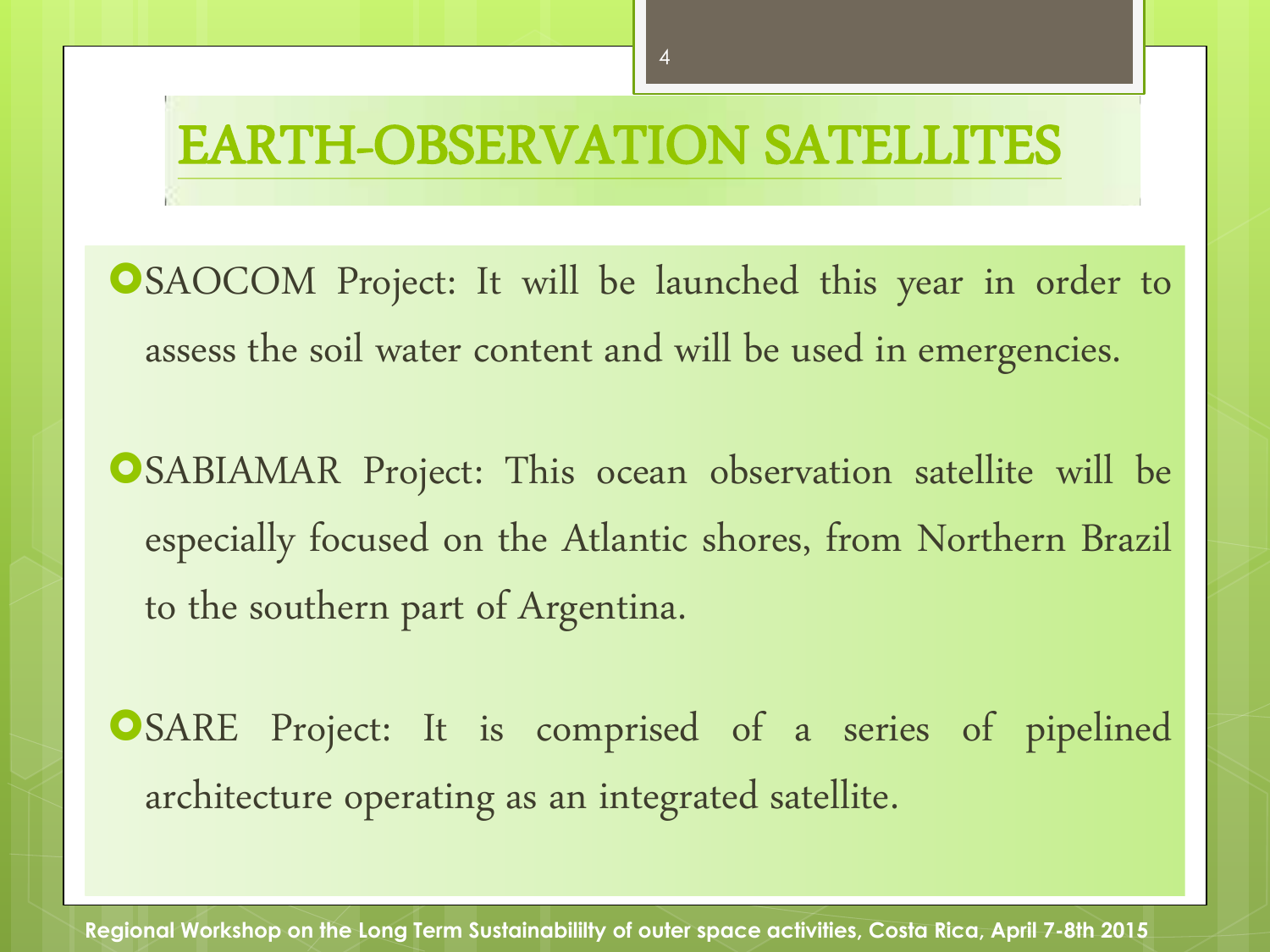### TRONADOR II

Tronador II is a satellite launching vehicle that has been fully designed and built in our country and it is part of a project carried out by the the National Commission for Space Activities (CONAE).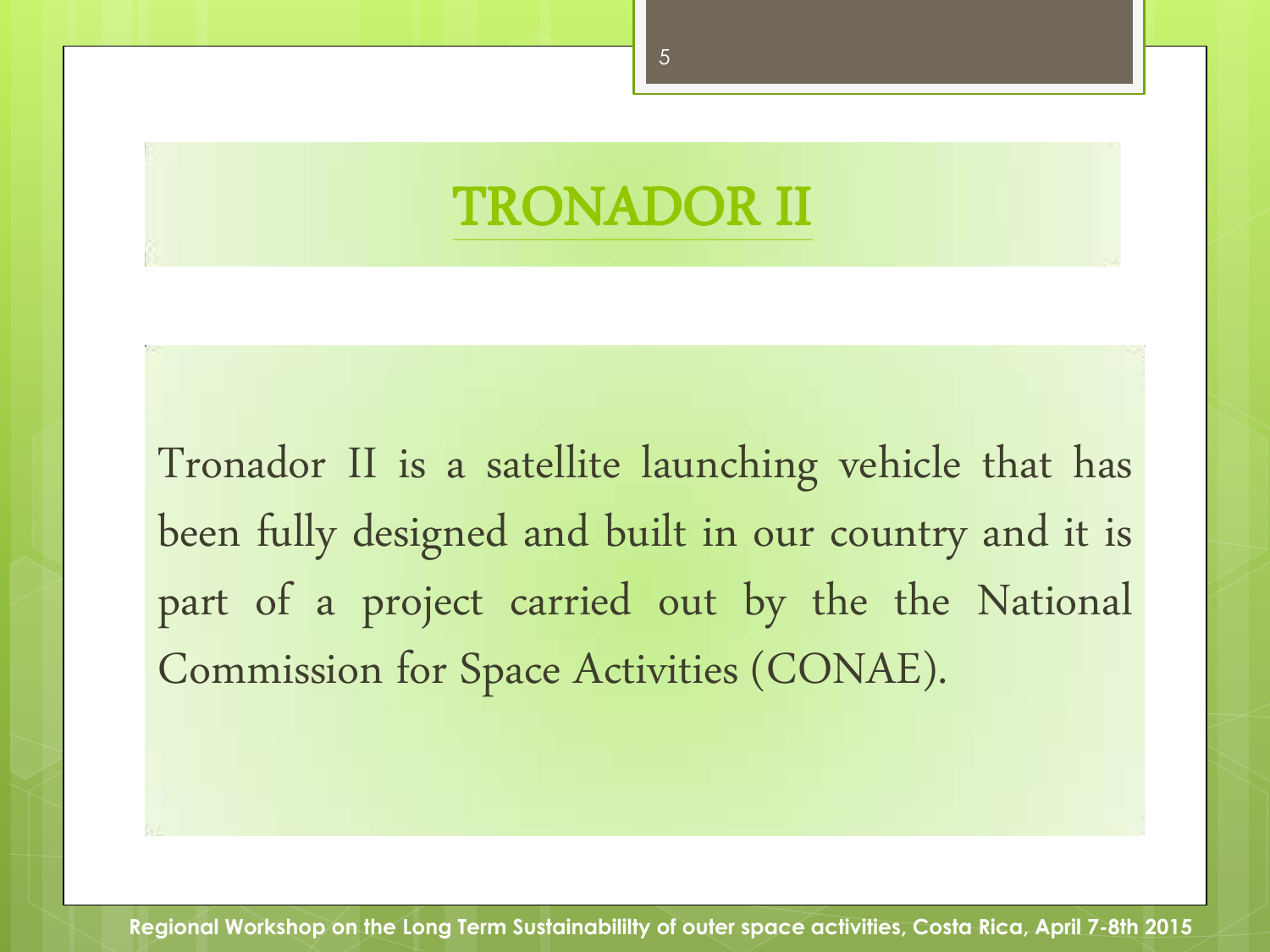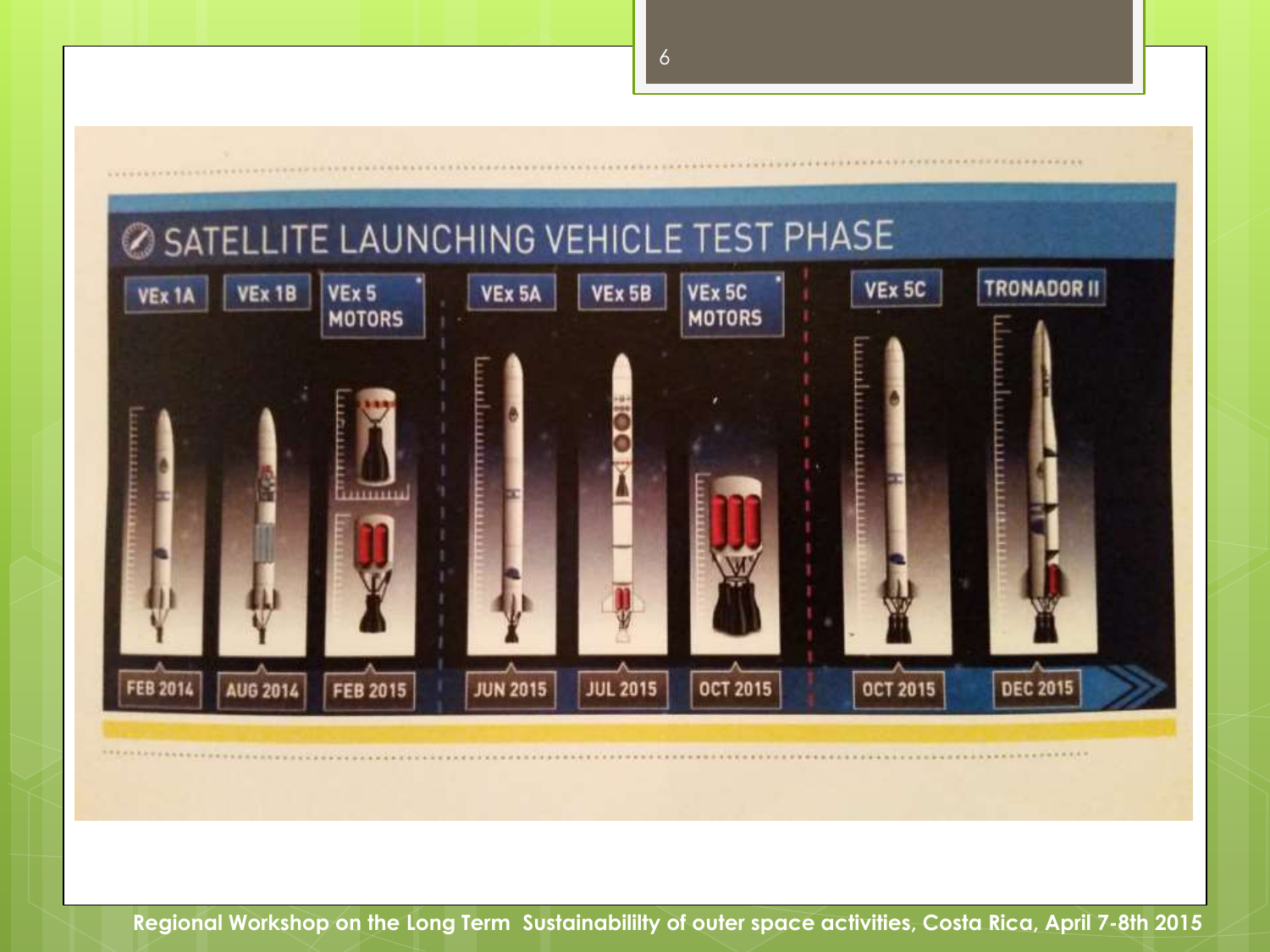#### TELECOMMUNICATIONS SATELLITES

- **O ARSAT 1 Satellite** is the first geostationary satellite fully designed, built and tested in Argentina. It was launched into the space in the french Guiana in October 2014.
- ARSAT 2 Satellite will provide Telecommunications services to the American continent in theree coverages. South American, North American and hemispheric
- ARSAT-NEW GENERATION, which is in the design phase, will provide coverage of the continental Argentina from the 81° west longitude orbital position. It will multiply frequencies and bandwidth to improve satellite internet services, complemenary to the Federal Fiber Opticts Network (REFEFO).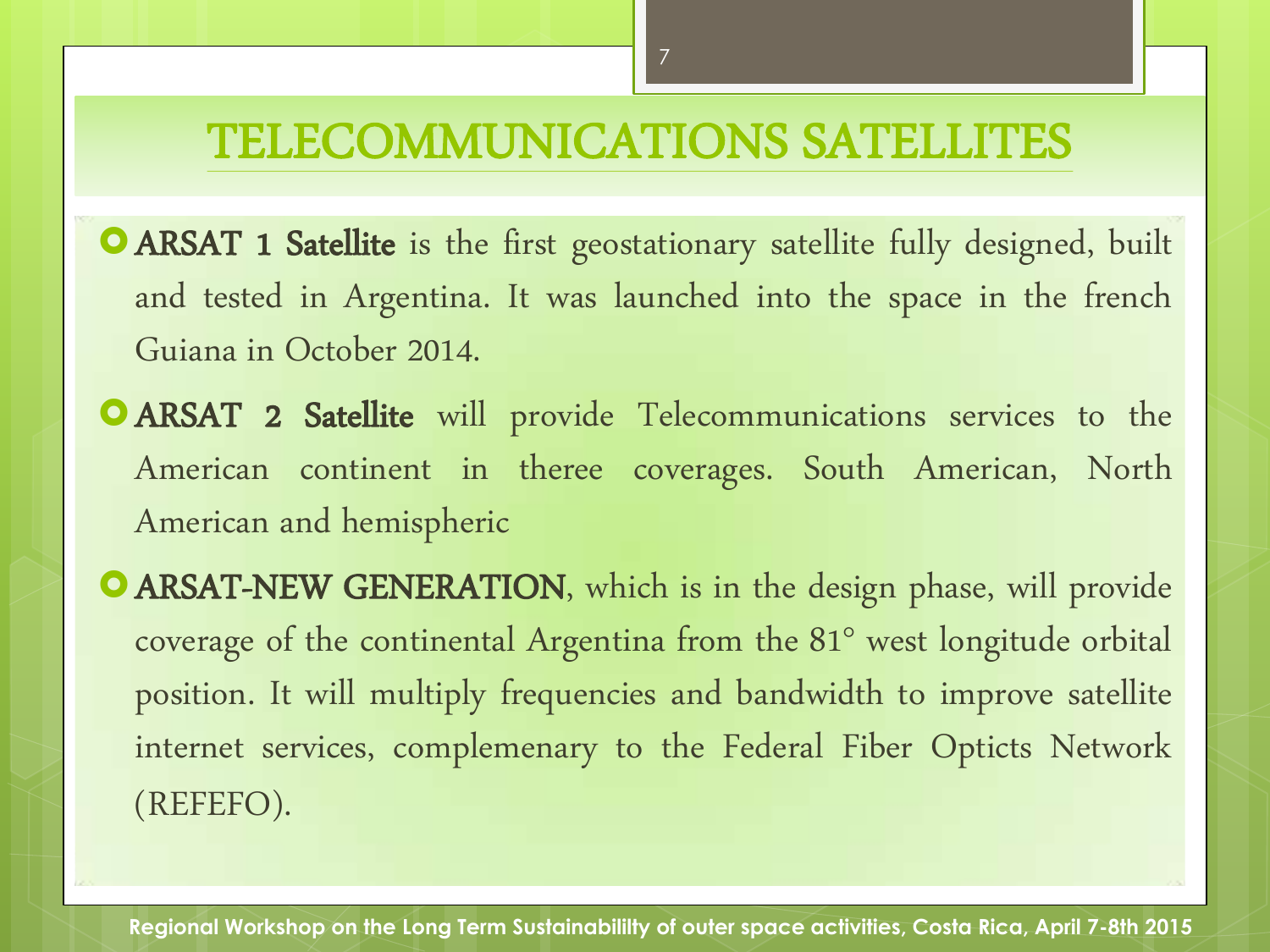## Characteristics of the ARSAT 1 Satellite:

- 3 tons weight
- 2 x 1,8 x 2,95m long
- With solar panels: 16,42 m
- Antenna 2 m diameter
- Lifetime 15 years
- 72° west longitude

**Regional Workshop on the Long Term Sustainabililty of outer space activities, Costa Rica, April 7-8th 2015**